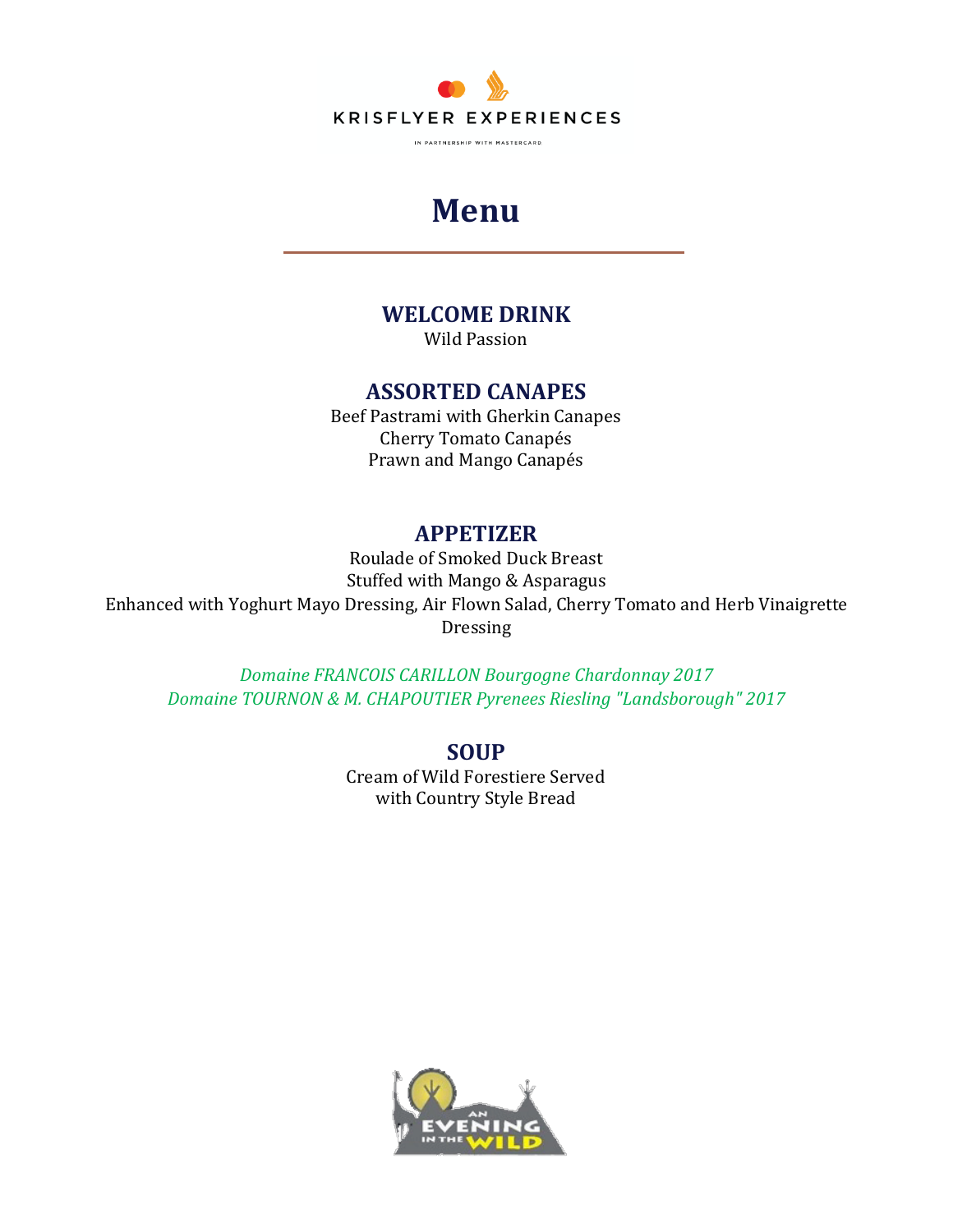

#### **MAINS**

Seafood Ragout on Saffron Potatoes and Vegetables Parisienne OR Fillet of Beef Tenderloin with Creamy Black Pepper Sauce Serve with Pomme Dauphinoise, Baby Carrot and Macedoine Beetroot, *Chateau GRAND CORBIN Saint-Emilion Grand Cru "Les Charmes De Grand Corbin" 2015 TERLATO Shiraz "Lieu-dit-Malakoff" 2014*

#### **SWEET FINALE**

Tiramisu with Vanilla Sauce and Fresh Fruit *Domaine TRENEL Creme de Cassis de Bourgogne* 

Chocolate Pralines

#### **BEVERAGES**

Freshly Brewed Coffee and Fine Selection of Teas Soft Drinks & Juices

*\*All seafood items in this menu are from sustainable sources*

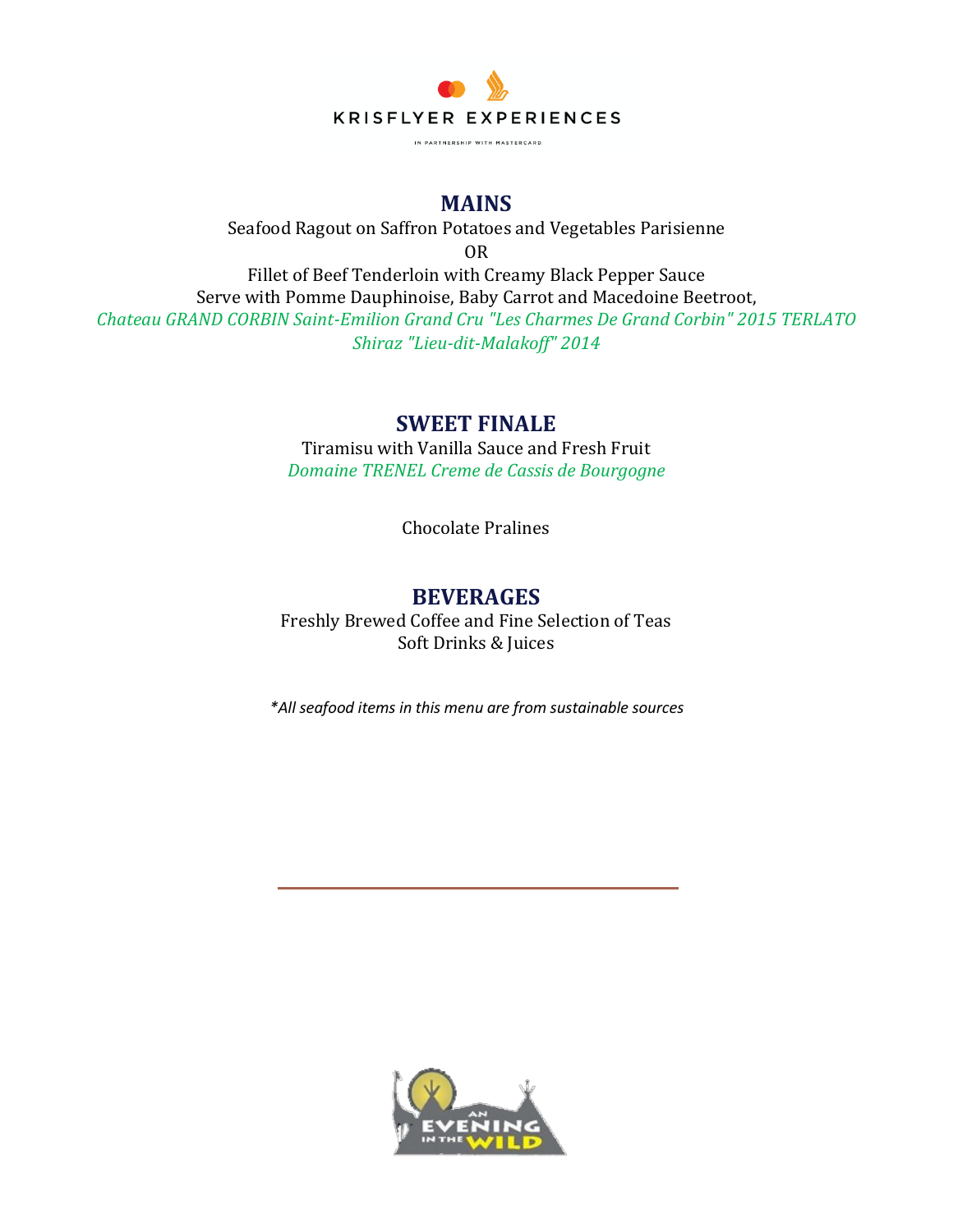

# **Vegetarian Menu**

## **WELCOME DRINK**

Wild Passion

#### **ASSORTED CANAPES**

Cucumber and Dill Canapés Cherry Tomato Canapés Cheese Cracker Canapés

#### **APPETIZER**

Printemps Salad Garden Green with Avocado, Asparagus, Cherry Tomato and Mango Drizzled with Herb Vinaigrette Dressing *Domaine FRANCOIS CARILLON Bourgogne Chardonnay 2017 Galiena: Domaine TOURNON & M. CHAPOUTIER Pyrenees Riesling "Landsborough" 2017*

#### **SOUP**

Cream of Wild Forestiere Served with Country Style Bread

#### **MAINS**

Grilled Vegetable "Mediterranean style" Enhanced with Tomato Coulis Served with Mushroom, Baby Carrot, Asparagus *Chateau GRAND CORBIN Saint-Emilion Grand Cru "Les Charmes De Grand Corbin" 2015 TERLATO Shiraz "Lieu-dit-Malakoff" 2014*

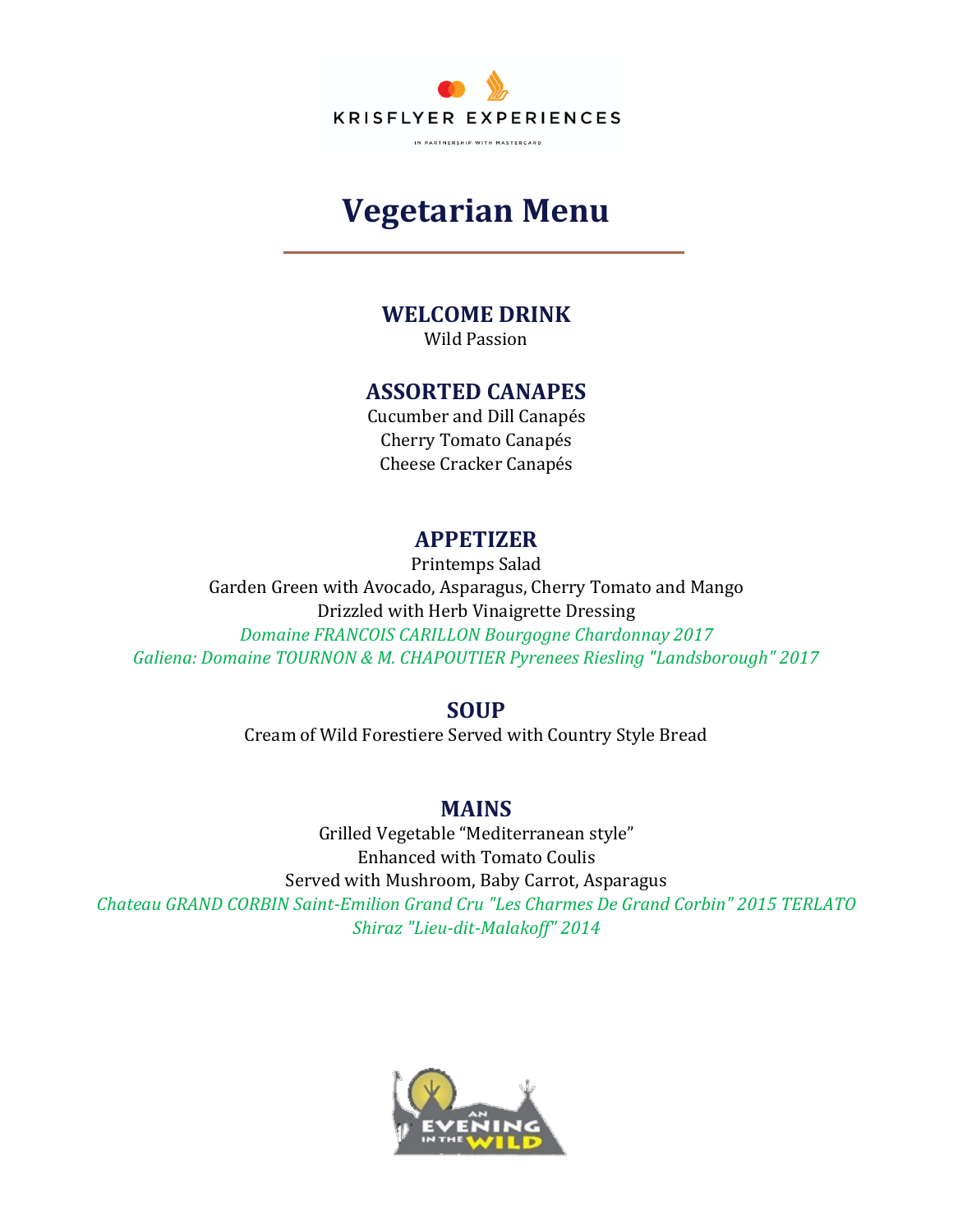

IN PARTNERSHIP WITH MASTERCARD.

## **SWEET FINALE**

Tiramisu with Vanilla Sauce and Fresh Fruit *Domaine TRENEL Creme de Cassis de Bourgogne* 

Chocolate Pralines

#### **BEVERAGES**

Freshly Brewed Coffee and Fine Selection of Teas Soft Drinks & Juice

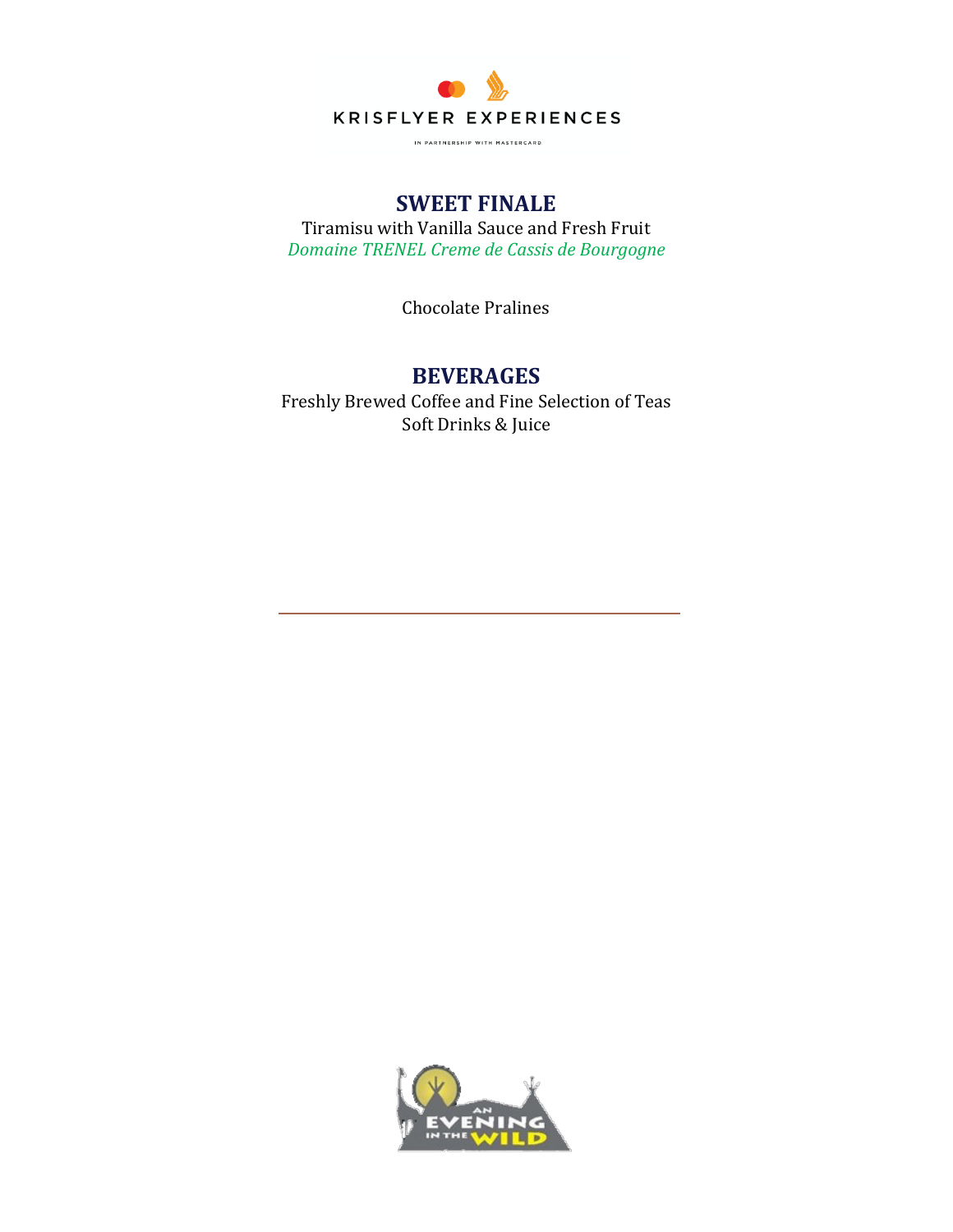

# **WINE**

## **TERLATO Shiraz "Lieu-dit-Malakoff" 2014**

Australian, Pyrenees. 92/100 J.Dunnuck. Plum, blackcurrant, oak, tobacco, vanilla, earthy. Complex and intense aromas of forest fruits (blueberries and wild cherries), hints of chocolate and mint. The palate is full bodied, slightly woody. Persistent and juicy tannins with a long lasting finish.

Domaine Terlato & Chapoutier is a collaboration between legendary French winegrower, Michael Chapoutier and wine industry icon, Anthony Terlato. The new domain is located in the Great Western Victoria's Pyrenees on clay-and gravel-intensive soil.

#### **Domaine TOURNON & M. CHAPOUTIER Pyrenees Riesling "Landsborough" 2017**

Australian Pyrenees, Pale gold colour with hints of green. The nose is a combination of pear, ripe lemon and jasmine.

Rich and intense palate, very expressive with a young fruity start followed by a long and mineral finish.

Riesling is one of the world's most versatile grape varieties, able to produce wines ranging from bone dry and crisp through to super-sweet and honeyed.

It can be a challenge to find a suitable site in the heat of Australia, requiring growers to either find somewhere with altitude or utilize the cooling sea influence in coastal regions.

## **Domaine FRANCOIS CARILLON Bourgogne Chardonnay 2017**

Classic french Chardonnay, aromas of lemon, lime, green apple, pear, oak and vanilla.

Domaine Francois Carillon is a Burgundy wine estate based in Puligny-Montrachet. It was formed in 2010, and has been regarded as one of the very finest in the village. The Carillon family's history in winegrowing in the area can be traced back to at least 1700.